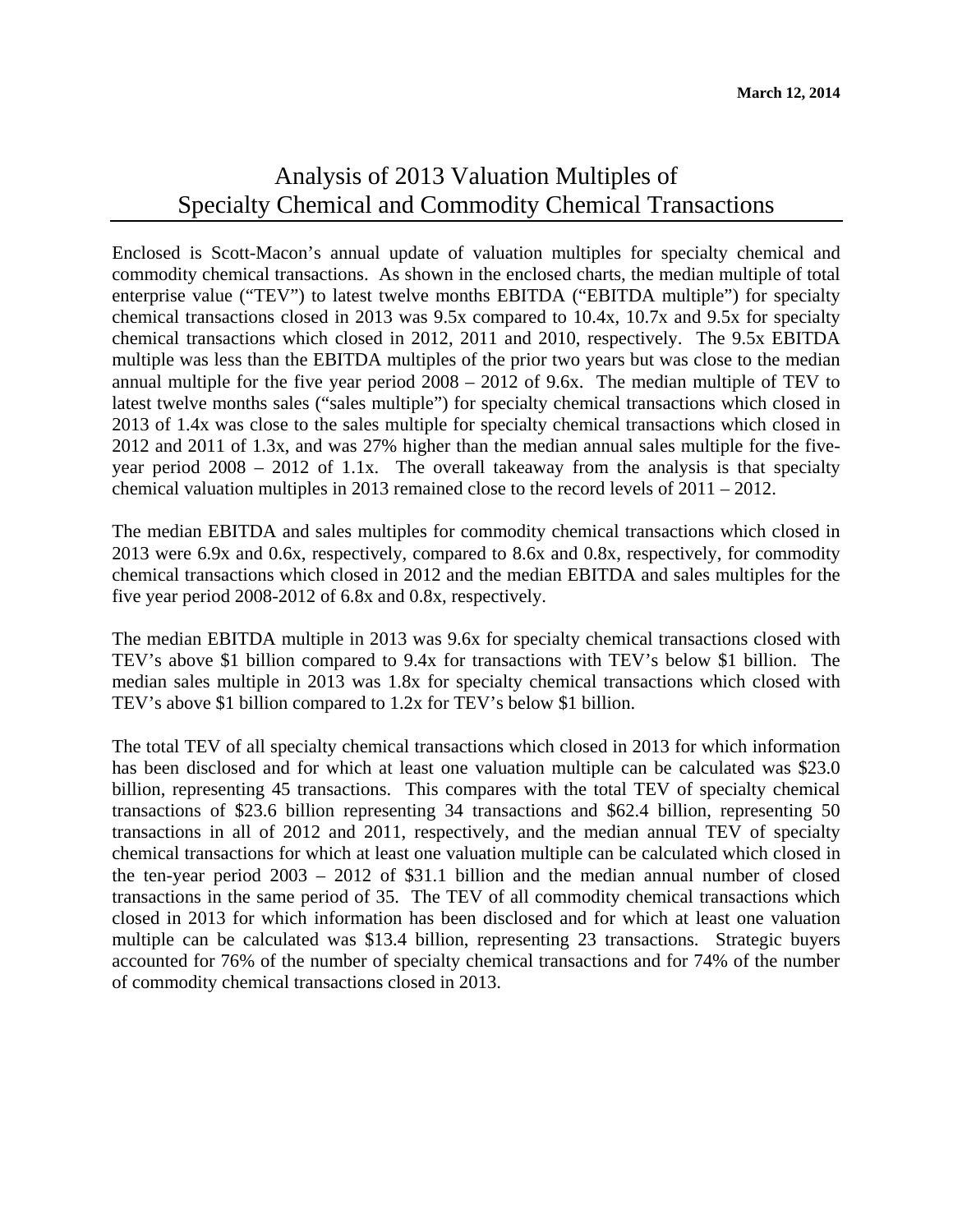## **COMPARISON OF MEDIAN CHEMICAL TRANSACTION MULTIPLES 2011–2013**

|                                | <b>Sales</b> |      |                                      | <b>EBITDA</b>   |                                      |      |
|--------------------------------|--------------|------|--------------------------------------|-----------------|--------------------------------------|------|
|                                | 2011         | 2012 | 2013                                 | 2011            | 2012                                 | 2013 |
| <b>Specialty Chemicals</b>     |              |      |                                      |                 |                                      |      |
| <b>All Closed Transactions</b> |              |      |                                      |                 | $1.3x$ $1.3x$ $1.4x$ $10.7x$ $10.4x$ | 9.5x |
| Over \$1 Billion               |              |      | $1.6x$ $2.3x$ $1.8x$ $10.9x$ $11.2x$ |                 |                                      | 9.6x |
| Under \$1 Billion              | 1.2x         |      | $1.1x$ $1.2x$                        | $10.4x$ $10.0x$ |                                      | 9.4x |

## **Commodity Chemicals**

| All Closed Transactions |  | $1.0x$ $0.8x$ $0.6x$ $6.5x$ $8.6x$ $6.9x$ |  |
|-------------------------|--|-------------------------------------------|--|
| Over \$1 Billion        |  | 1.3x $N/A$ 1.2x 11.9x $N/A$ 5.9x          |  |
| Under \$1 Billion       |  | $0.7x$ $0.8x$ $0.6x$ $6.3x$ $8.6x$ $7.1x$ |  |



(212) 755-8200 www.scott-macon.com